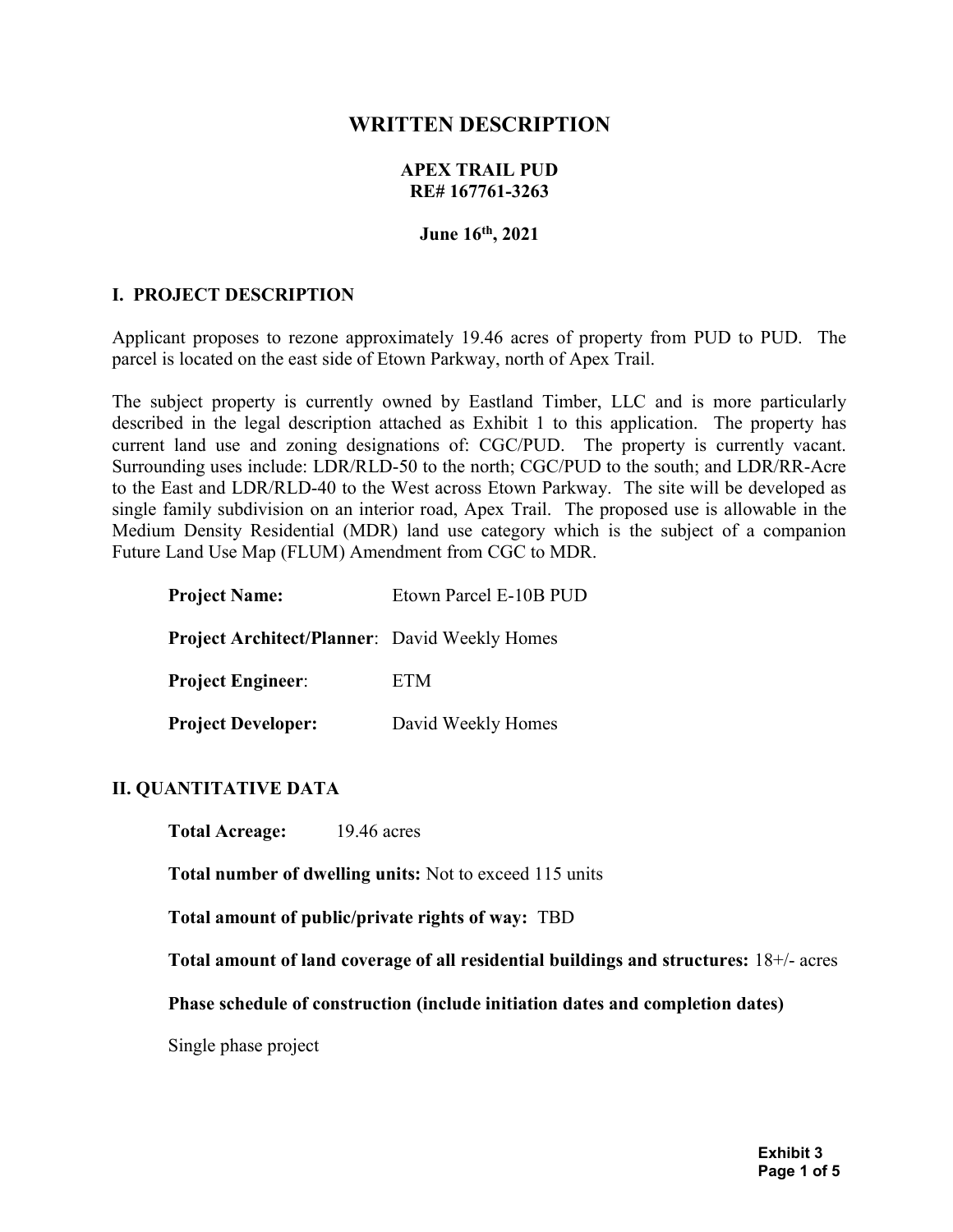## III. USES AND RESTRICTIONS

### A. Permitted Uses:

- 1. Single-family dwellings
- 2. Townhomes
- 3. Essential services, including water, sewer, gas, telephone, radio, television and electric, meeting the performance standards and development criteria set forth in Part 4

### B. Permitted Accessory Uses and Structures:

Shall comply with §656.403

## IV. DESIGN GUIDELINES

### A. Lot Requirements – Single Family, Front Loaded Garage:

| (1)                                                    | Minimum lot area:                     | $3,500$ s.f. |
|--------------------------------------------------------|---------------------------------------|--------------|
| (2)                                                    | Minimum lot width:                    | 35 feet      |
| (3)                                                    | Maximum lot coverage:                 | 60 percent   |
| (4)                                                    | Minimum front yard:                   | 20 feet      |
| (5)                                                    | Minimum side yard:                    | 3 feet       |
| (6)                                                    | Minimum rear yard:                    | 10 feet      |
| (7)                                                    | Maximum height of structures: 35 feet |              |
| Lot Requirements - Single Family, Alley Loaded Garage: |                                       |              |

- (1) Minimum lot area:  $2,750$  s.f.
- (2) Minimum lot width: 30 feet
- (3) Maximum lot coverage: 70 percent
- (4) Minimum front yard: 15 feet
- (5) Minimum side yard: 3 feet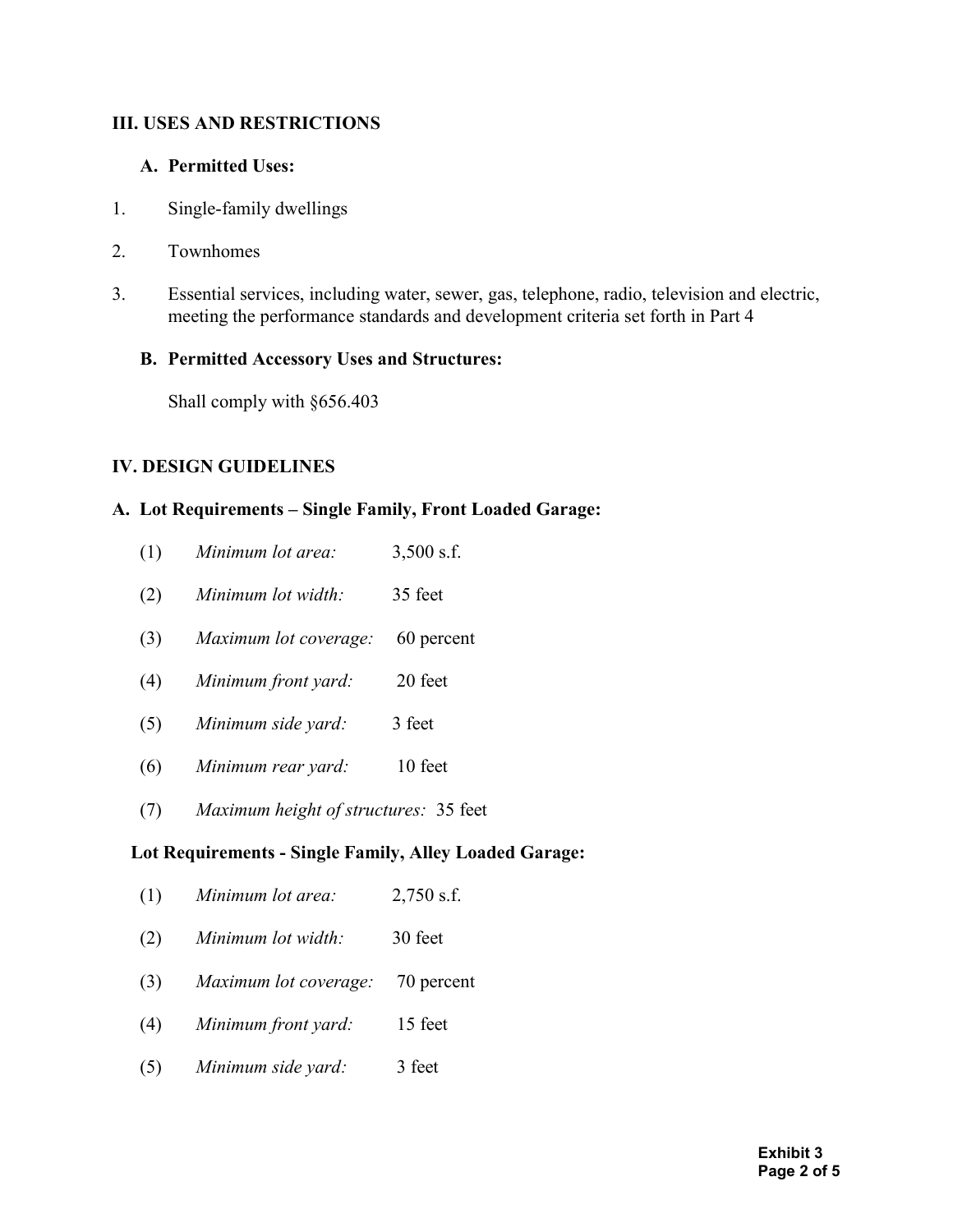- (6) Minimum rear yard: 10 feet
- (7) Maximum height of structures: 35 feet

## Lot Requirements - Townhomes:

- (1) Minimum lot area:  $1,500$  s.f.
- (2) Minimum lot width: 15 feet, 25 feet for end units
- (3) Maximum lot coverage: 70 percent
- (4) Minimum front yard:
	- i. 22 feet from the outside edge of sidewalk to the garage face where sidewalks are located on that side of the street and 15 feet to the building façade;
	- $ii.$  22 feet from the back edge of curb where no sidewalks are located to the garage face and 15 feet to the building façade;
	- iii. 15 feet, if access to garage is from an alley.
- (5) Minimum side yard: 0 feet; 10 feet for end units
- (6) Minimum rear yard: 10 feet
- (7) Maximum height of structures: 35 feet

Measurement of rear yard for alley loaded garage homes will be made from the structure to the rear lot line. Driveways and paved alley surfaces shall not be included in the minimum lot coverage calculation.

#### B. Ingress, Egress and Circulation:

- (1) Parking Requirements. The parking requirements for this development shall be consistent with the requirements of Part 6 of the Zoning Code, except the ratio shall be 1.40 parking spaces per unit.
- (2) Vehicular Access.
	- a. Vehicular access to the Property shall be by way of Etown Parkway, substantially as shown in the Site Plan. The final location of all access points is subject to the review and approval of the City's Traffic Engineer.
	- b. Within the Property, internal access shall be provided by reciprocal easements for ingress and egress among the driveways of the various parcels of the Property, if ownership or occupancy of the Property is subdivided among more than one person or entity.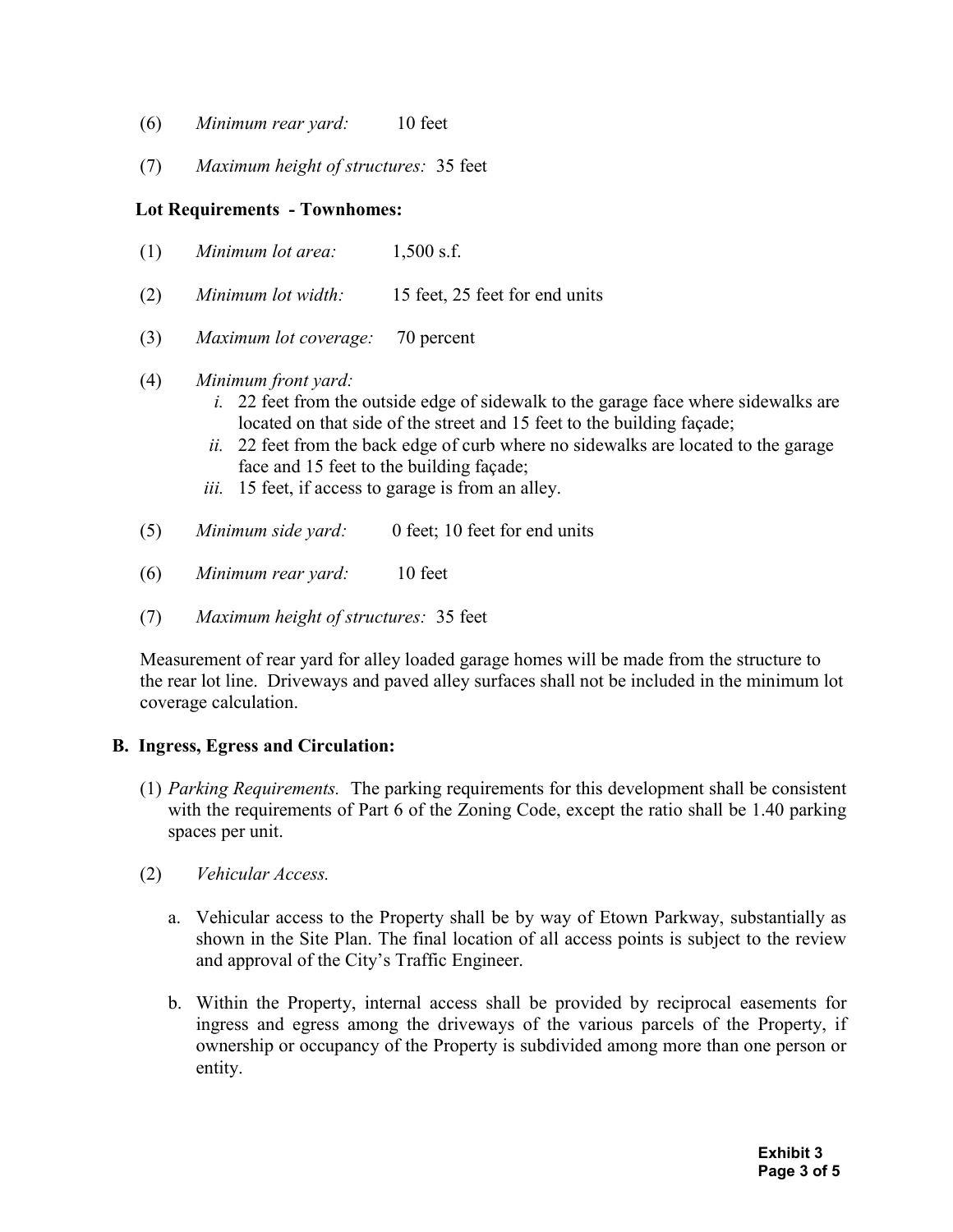- (3) Pedestrian Access.
	- a. Pedestrian access shall be provided by sidewalks installed in accordance with the 2030 Comprehensive Plan.
- C. Signs. For Each Phase
	- (1) Two (2) double faced or two (2) single faced signs not to exceed thirty-two (32) square feet in area for each face or sign and ten (10) feet in height, which shall be a monument sign with Halo lighted letters.
	- (2) Directional signs shall not exceed six (6) square feet.

### D. Landscaping:

The Property shall be developed in accordance with the requirements of Part 12 Landscape Regulations of the Zoning Code (however, landscape may be rearranged to meet development requirements) or as otherwise approved by the Planning and Development Department.

### E. Recreation and Open Space:

The site is part of a master planned community that allows for and provides open space and recreational activities shared by the community. There is open space for this community, specifically as shown on the site plan designated common green.

## F. Utilities

Water will be provided by JEA. Sanitary sewer will be provided by JEA. Electric will be provided by JEA.

## G. Wetlands

Wetlands have been permitted according to local, state and federal requirements.

## VI. DEVELOPMENT PLAN APPROVAL

With each request for verification of substantial compliance with this PUD, a preliminary development plan shall be submitted to the City of Jacksonville Planning and Development Department identifying all then existing and proposed uses within the Property, and showing the general layout of the overall Property.